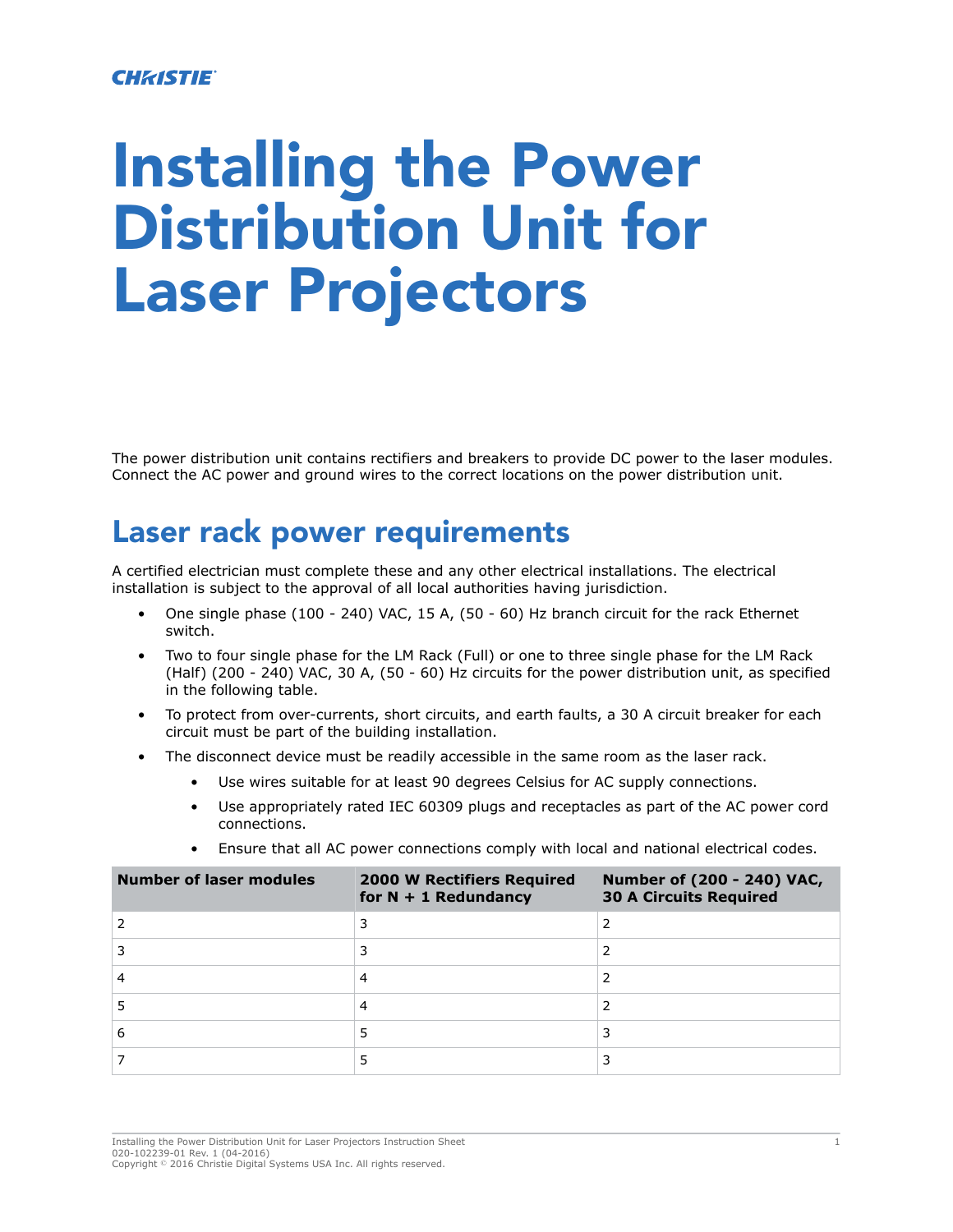| <b>Number of laser modules</b> | <b>2000 W Rectifiers Required</b><br>for $N + 1$ Redundancy | Number of (200 - 240) VAC,<br><b>30 A Circuits Required</b> |
|--------------------------------|-------------------------------------------------------------|-------------------------------------------------------------|
| 8                              | 6                                                           |                                                             |
|                                | 6                                                           |                                                             |
| 10                             |                                                             | 4                                                           |
|                                |                                                             | 4                                                           |
|                                |                                                             | 4                                                           |

Four circuits is the preferred configuration. If you install fewer circuits, remove the rectifiers that are not connected to the AC power. Rectifiers not connected to AC power emit an audible signal.

#### Installing the rectifiers and breakers

A qualified electrician is required to install the single phase (200 - 240) VAC, 30 A, (50 - 60) Hz power lines to the power distribution unit and the wall outlet for the rack Ethernet switch.



| А | -VE bus bar                                     |
|---|-------------------------------------------------|
| В | $+VE$ bus bar                                   |
|   | AC feed terminal blocks (four locations)        |
| D | AC feed ground wire connection (four locations) |
|   | Factory installed safety ground wire            |

- 1. At the wall circuit breaker, turn off the power to the laser rack.
- 2. Insert the rectifiers in the lower section of power distribution unit at the bottom of the laser rack.
- 3. Turn the breakers to the off position and insert them in the upper section of the power distribution unit.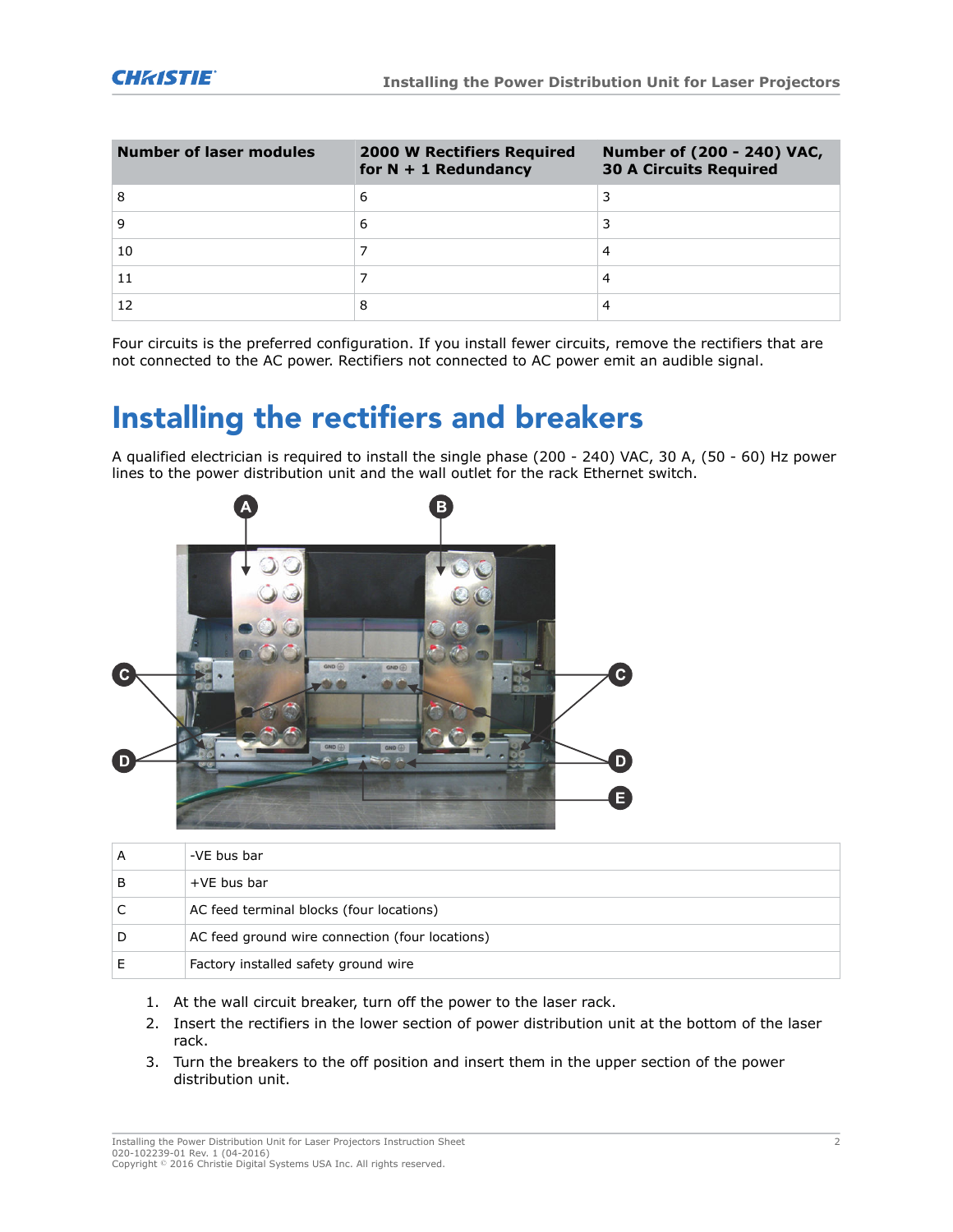

Each laser module has one breaker.

- 4. To remove the cover from the back of the power distribution unit, remove the Phillips screw from each of the four corners.
- 5. From each of the AC terminal blocks, remove the two screws holding the cover.



6. On the back of the power distribution unit connect each AC feed to the appropriate AC terminals (C).

Each AC feed supplies power to two rectifiers. The third (bottom) terminal of each AC terminal block is not used.

7. Connect the safety ground wire from each AC feed to the appropriate GND bolt (D). Only connect one ground wire to each GND bolt. Ensure the lugs or wires do not touch the +VE bus bar.

Always keep the factory installed safety ground wire (E) connected to the laser rack. Do not disconnect the ground wire or use it for any other connection.

- 8. Using a multimeter, verify the ground wire is connected correctly.
- 9. Reinstall the covers on the AC terminal blocks.
- 10. Replace the cover onto the back of the power distribution unit.
- 11. Turn on the power to power distribution unit at the wall breaker.

Do not turn on the breakers in the power distribution unit until all the laser modules have been installed.

- 12. Verify the rectifier and power distribution unit status lights are on.
	- For each rectifier, the top two status lights are on.
	- The power distribution unit displays a green LED.
	- The power distribution unit is silent. If a rectifier is not installed properly, or there is an empty rectifier bay, there is an audible signal.
- 13. Verify that the power distribution unit is outputting the correct voltage (48 VDC) before the laser modules are connected.